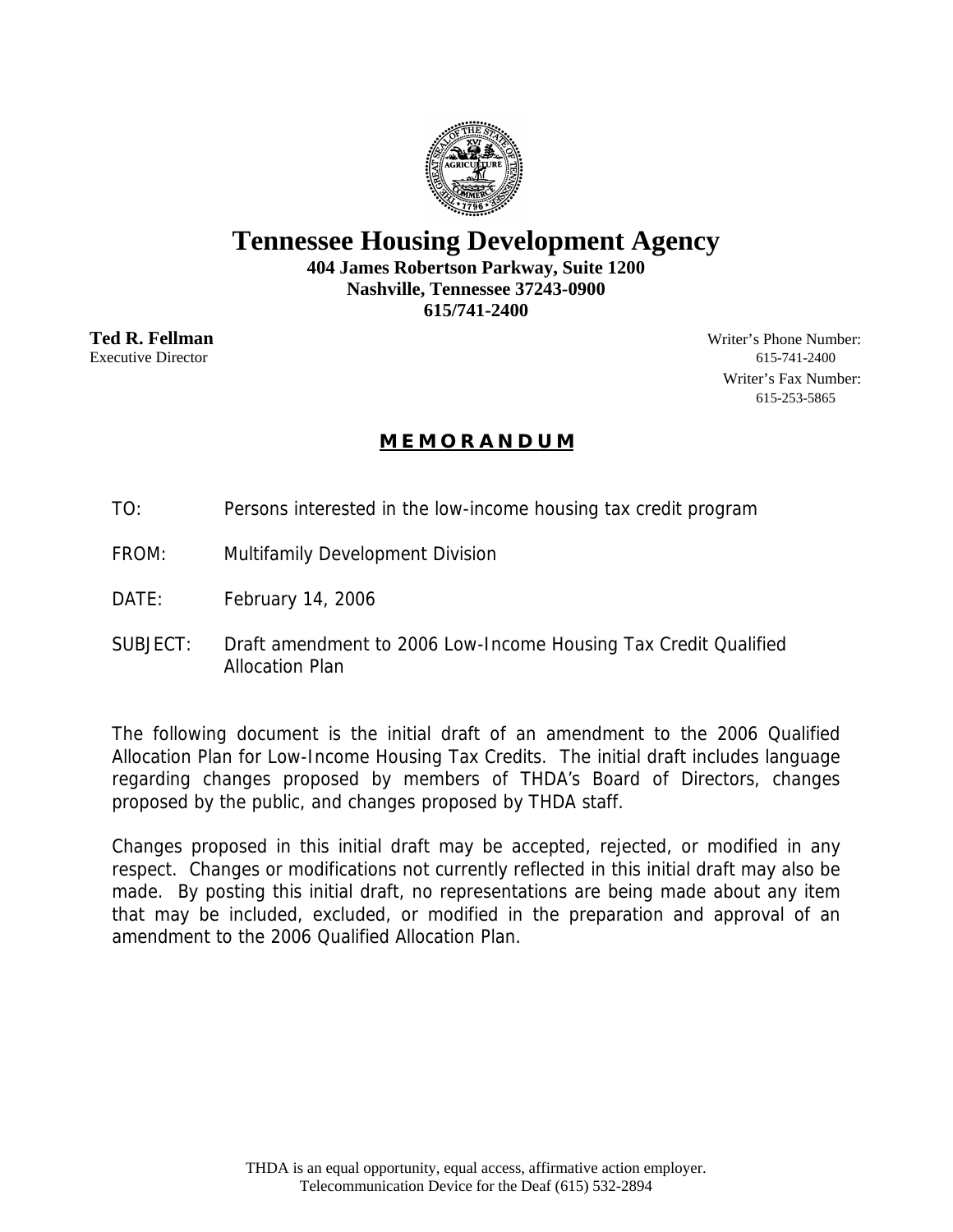## **Part XVIII: Extraordinary Relief in Response to 2005 Hurricanes**

### **A. Applicability**

- 1. This Part XVIII is intended to apply to developments that received an allocation of Tax Credits through the competitive process under the Low-Income Housing Tax Credit Qualified Allocation Plan for 2004 (the "2004 QAP" and, with respect to the development, the "2004 developments") or under the Low-Income Housing Tax Credit Qualified Allocation Plan for 2005 (the "2005 QAP" and, with respect to the development, the "2005 developments"). The 2004 developments and the 2005 developments are also referred to in this Part XVIII as the "2004 and 2005 developments".
- 2. 2004 and 2005 developments may seek extraordinary relief under Part XVIII-B or Part XVIII-C, but not under both.
- 3. Notwithstanding application of this Part XVIII, 2004 developments or 2005 developments that receive an allocation of 2006 Tax Credit ("Extraordinary Relief Tax Credit") hereunder shall not be considered a 2006 development for any purpose. All 2004 developments shall be subject to the 2004 QAP, except as the 2004 QAP is specifically modified or amended in this Part XVIII, and all 2005 developments shall be subject to the 2005 QAP except as the 2005 QAP is specifically modified or amended in this Part XVIII.

#### **B. 2004 and 2005 Developments Not Requesting Extraordinary Relief Tax Credit**

- 1. The 2004 QAP and the 2005 QAP are each hereby amended to incorporate the per unit tax credit limits in Part IV-D-2 and Part IV-D-4 of this QAP to 2004 developments and 2005 developments.
- 2. The 2004 and 2005 developments may be permitted, in THDA's sole discretion, to alter the number of total units in the development and retain the amount of tax credit reflected in the development's 2004 Carryover Allocation Agreement or 2005 Carryover Allocation Agreement (the "Carryover Allocation Agreement").
- 3. The 2004 and 2005 developments receiving extraordinary relief pursuant to the provisions of this Part XVIII-B will not be permitted to receive an amount of tax credit above what is reflected in the development's Carryover Allocation Agreement.
- 4. Modifications made pursuant to this Part XVIII-B are subject to, without limitation, the provisions and requirements of Part XIV and Part XV of this QAP.

#### **C. 2004 and 2005 Developments Requesting Extraordinary Relief Tax Credit**

- 1. The 2004 and 2005 developments not seeking extraordinary relief pursuant to Part XVIII-B of this QAP may, in THDA's sole discretion, receive an allocation of Extraordinary Relief Tax Credit in addition to the amount of 2004 or 2005 Tax Credits reflected in the development's Carryover Allocation Agreement.
- 2. The 2004 and 2005 developments seeking extraordinary relief pursuant to this Part XVIII-C must submit, no later than 1:00 PM Central Standard Time on March 31, 2006, either:
	- a. A recorded construction loan deed of trust recorded no earlier than August 28, 2005; or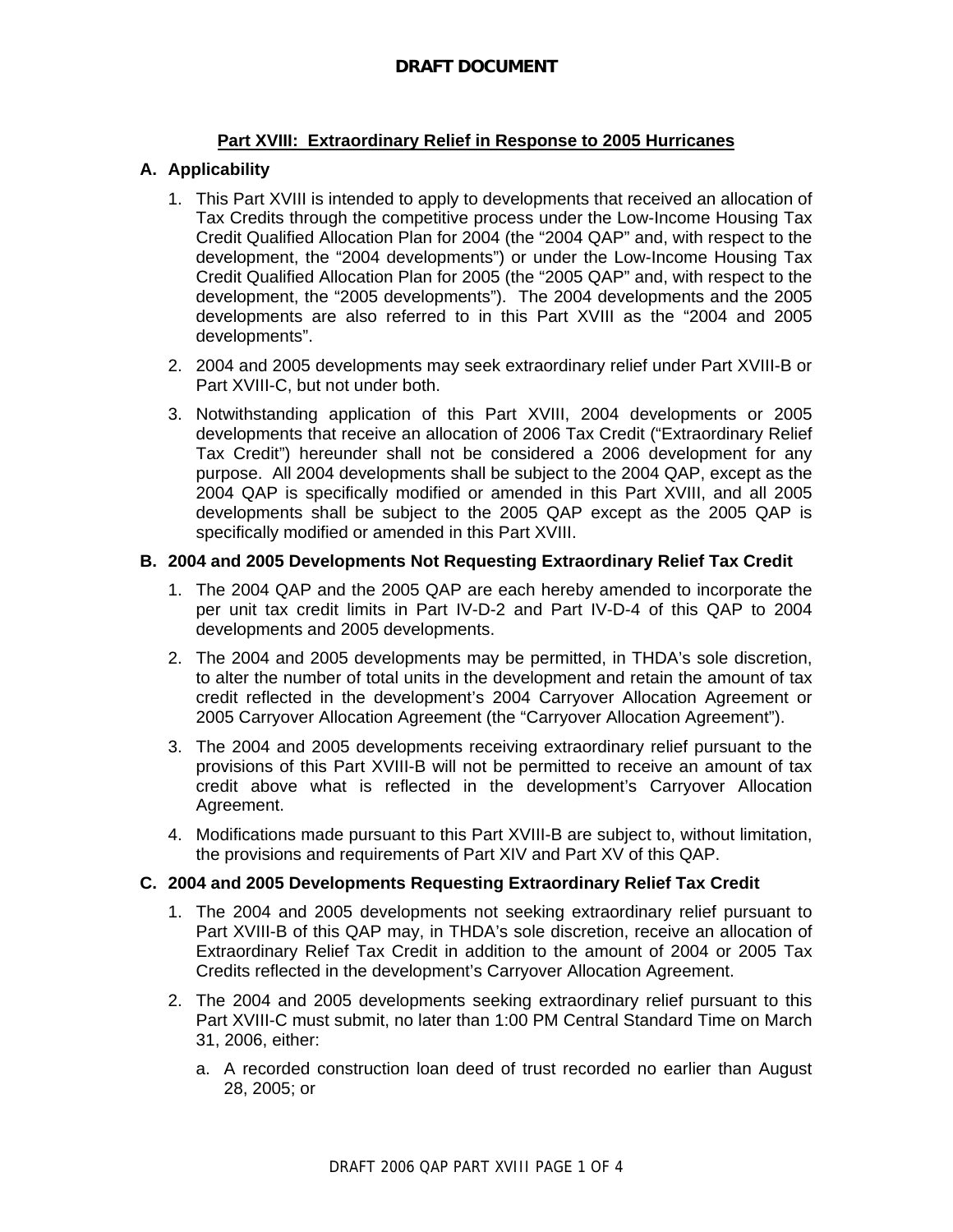#### **DRAFT DOCUMENT**

b. A sworn and notarized statement that as of March 31, 2006 the construction financing has not closed.

#### **[VERSION OF XVIII-C-3 IF 2006 PER UNIT CAP APPLIES ONLY TO EXTRAORDINARY RELIEF TAX CREDIT]**

- 3. 2004 and 2005 developments submitting documentation pursuant to Part VIII-C-2 above which is satisfactory to THDA, in its sole discretion, may receive Extraordinary Relief Tax Credit equal to **the lesser of**:
	- a. A proportional share of an aggregate amount of up to one million five hundred thousand dollars (\$1,500,000) of Tax Credits available for allocation in 2006 pursuant to Part III-A-3 of this QAP; or
	- b. An increase of ten percent (10.0%) based on the amount of Tax Credit reflected in the development's Carryover Allocation Agreement.

#### **[VERSION OF XVIII-C-3 IF 2006 PER UNIT CAP APPLIES TO SUM OF 2004/2005 ALLOCATION AND EXTRAORDINARY RELIEF TAX CREDIT]**

- 3. 2004 and 2005 developments submitting documentation pursuant to Part VIII-C-2 above which is satisfactory to THDA, in its sole discretion, may receive Extraordinary Relief Tax Credit equal to **the least of**:
	- a. A proportional share of an aggregate amount of up to one million five hundred thousand dollars (\$1,500,000) of Tax Credits available for allocation in 2006 pursuant to Part III-A-3 of this QAP; or
	- b. An increase of ten percent (10.0%) based on the amount of Tax Credit reflected in the development's Carryover Allocation Agreement; or
	- c. An amount sufficient to increase the aggregate amount of tax credit allocated to the development in 2004 or 2005 and 2006 to the per unit maximum applicable under Part IV-D-2 or IV-D-4 of this QAP.
- 4. A "proportional share" for purposes of Part XVIII-C-3-a above shall be (i) the ratio of an individual 2004 or 2005 development's 2004 or 2005 allocation of Tax Credits (as reflected in the development's Carryover Allocation Agreement) to the aggregate 2004 and 2005 Tax Credits allocated to 2004 and 2005 developments qualifying for extraordinary relief pursuant to Part XVIII-C-2 above multiplied by (ii) the amount of 2006 Tax Credit available for extraordinary relief pursuant to Part XVIII-C-3-a above.
	- Example: the aggregate 2004 and 2005 Tax Credits allocated to the 2004 and 2005 developments that qualify for extraordinary relief pursuant to Part XVIII-C-2 above is \$1,000,000 and development X received an allocation of Tax Credits equal to \$20,000 of that \$1,000,000 then development X's proportional share would be 20,000/1,000,000 or 2.0% of the amount of credit available for extraordinary relief pursuant to Part XVIII-C-3-a above.
- 5. 2004 and 2005 developments receiving an allocation of Extraordinary Relief Tax Credit will be issued a 2006 Extraordinary Relief Reservation Notice and an Extraordinary Relief Reservation Fee equal to 5.0% of the total annual Extraordinary Relief Tax Credit amount approved by THDA will be due by the date specified in the 2006 Extraordinary Relief Reservation Notice.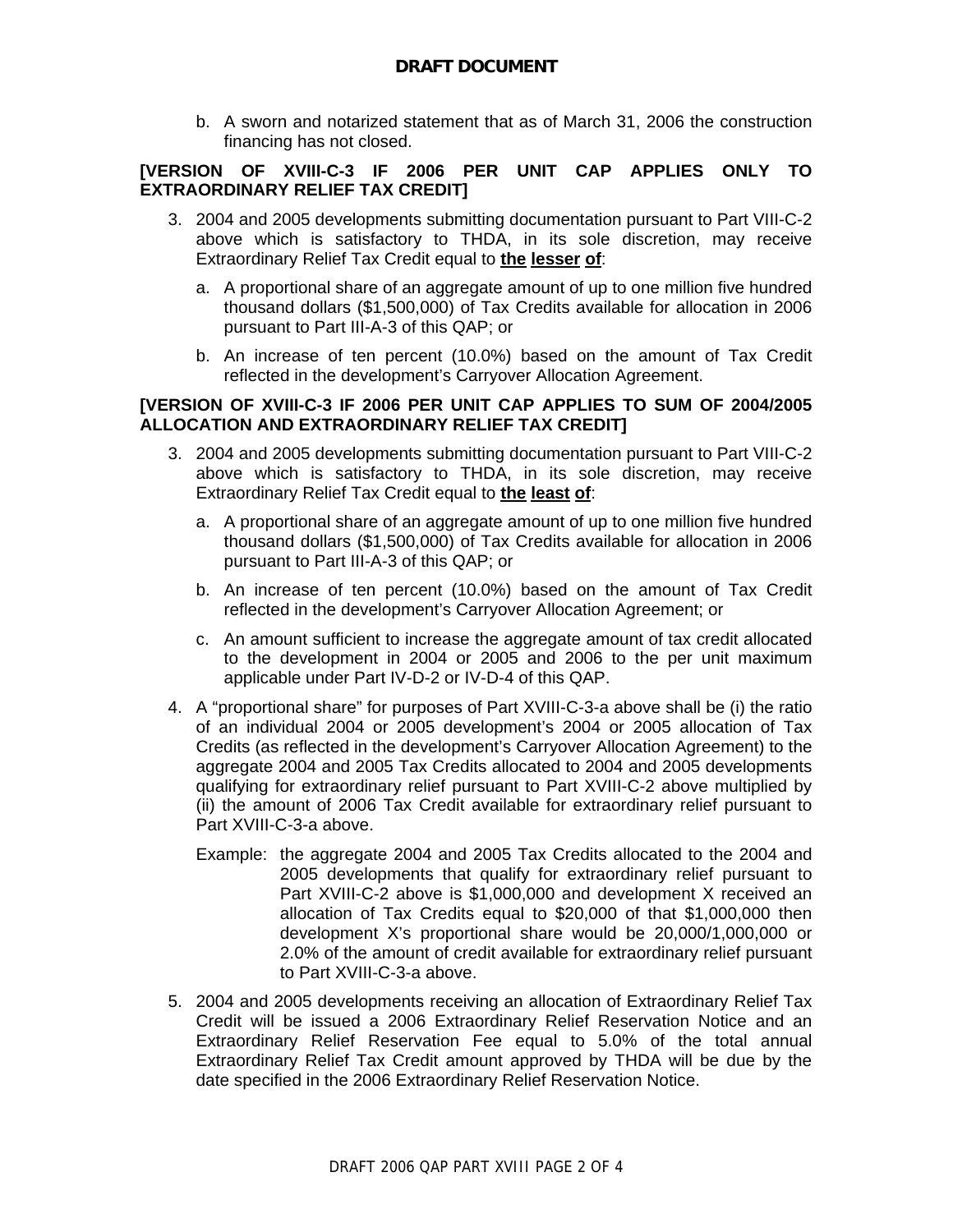- 6. Modifications to 2004 and 2005 developments after delivery of a 2006 Extraordinary Relief Reservation Notice are subject to, without limitation, the provisions and requirements of Part XIV and Part XV of this QAP. Notwithstanding the foregoing however, 2004 and 2005 developments will be permitted to reduce the number of units to be constructed only in compliance with Part XVIII-B of this QAP and upon the surrender of the full amount of Extraordinary Relief Tax Credit specified in the Extraordinary Relief Reservation Notice.
- 7. Extraordinary Relief Tax Credit will count against the per county and per developer or related parties limits specified in Part IV of this QAP.
- 8. Extraordinary Relief Tax Credit allocated to 2004 and 2005 developments that received an allocation from the Non-Profit Set-Aside under the 2004 QAP or the 2005 QAP will be counted against the 2006 Non-Profit Set-Aside.
- 9. Extraordinary Relief Tax Credit will not be counted against the per county, per development, or per developer or related parties limits specified in the 2004 QAP or the 2005 QAP.
- 10. Developer and consultant fees for 2004 and 2005 developments that receive an allocation of Extraordinary Relief Tax Credit shall be limited to the developer and consultant fees reflected in the Carryover Application, as deemed reasonable by THDA, subject to the requirements of the 2004 QAP and the 2005 QAP, respectively.
- 11. 2004 developments receiving Extraordinary Relief Tax Credit that originally received an allocation of 2004 Tax Credits:
	- a. shall be placed in service no later than December 31, 2006; and
	- b. shall submit a Final Application pursuant to the requirements of, without limitation, Part XI of the 2004 QAP, the 2004 Low-Income Housing Tax Credit Reservation Notice, and the Carryover Allocation Agreement; and
	- c. shall be monitored pursuant to the requirements of the 2004 QAP; and
	- d. shall record Land Use Restrictive Covenants prepared pursuant to the 2004 QAP; and
	- e. shall be subject to all provisions of the 2004 QAP, not otherwise amended or modified by this Part XVIII.
- 12. 2005 developments receiving Extraordinary Relief Tax Credit that originally received an allocation of 2005 Tax Credits:
	- a. shall be placed in service no later than December 31, 2007; and
	- b. shall submit a Final Application pursuant to the requirements of, without limitation, Part XI of the 2005 QAP, the 2005 Low-Income Housing Tax Credit Reservation Notice, and the Carryover Allocation Agreement; and
	- c. shall be monitored pursuant to the requirements of the 2005 QAP; and
	- d. shall record Land Use Restrictive Covenants prepared pursuant to the 2005 QAP; and